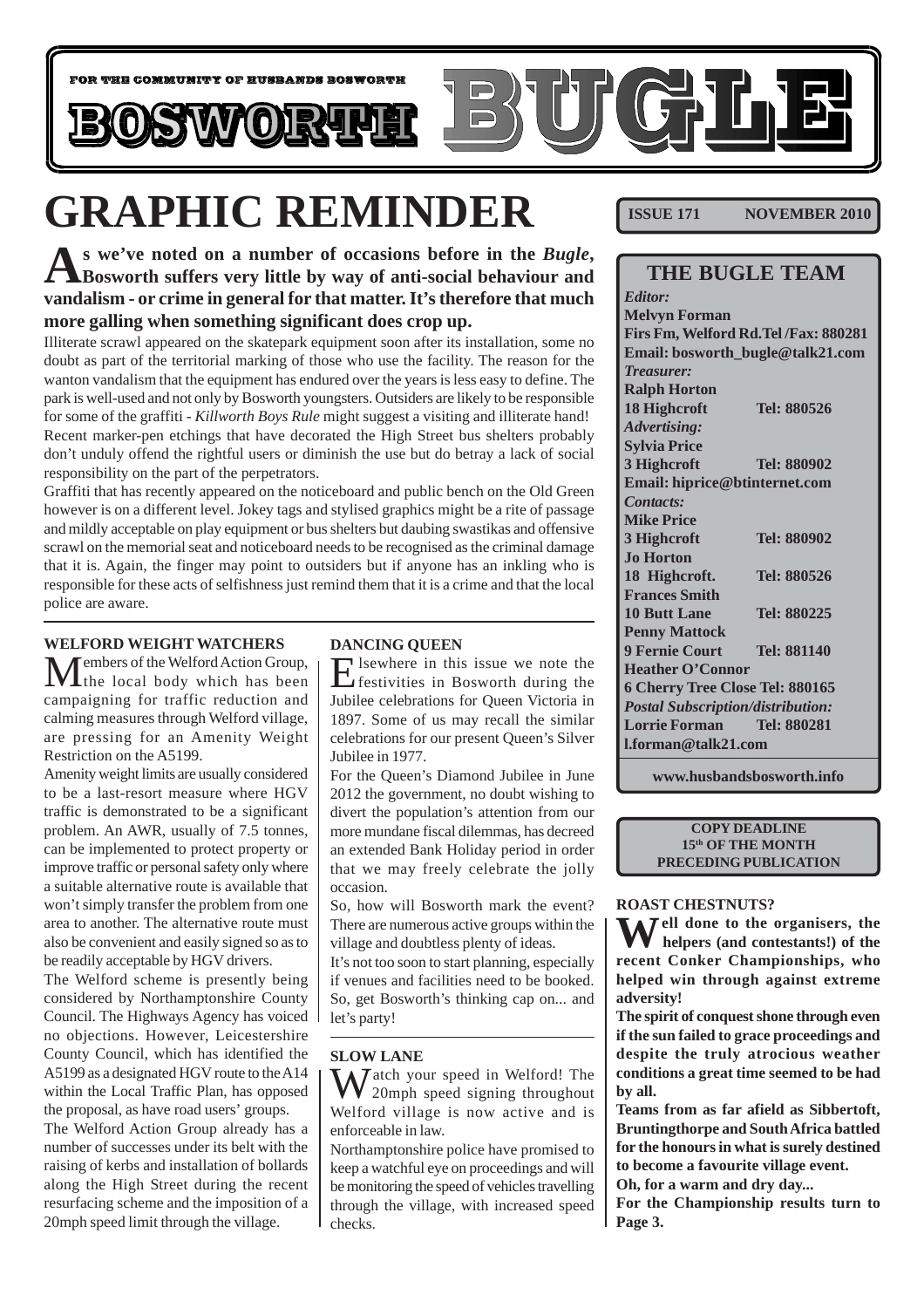# **POSTBAG**

#### *From Katharine Wright, Turville Memorial Hall Committee.*

The village hall committee were recently very sorry to discover that a fire extinguisher had been stolen from the premises. This kind of thoughtless act not only costs the Village Hall money, which could be better spent on ongoing and necessary improvements to the building, but affects a large proportion of the local community who use the hall. We would ask everyone to respect all the different meeting places in the village - we are extremely lucky to have so many at our disposal - and report any acts of vandalism or improper behaviour to the relevant officers.

#### *From Robert Constable-Maxwell, Chairman, Husbands Bosworth & District Branch of the Royal British Legion*

Two aircraft crashed near Husbands Bosworth during the last war and it is intended to erect memorial plaques at the sites of both of these.

The first incident involved a Miles Master trainer aircraft, which crashed in front of Bosworth Hall whilst carrying out practice bombing runs for the Royal Artillery, who were at the time camping in Bosworth Park. The aircraft struck a tree during a low-level pass and both the Polish pilot and his 14 year old air cadet passenger were killed.

The second crash involved a Wellington bomber, DV697, which suffered engine failure and crashed close to the Welland whilst attempting to land. That aircraft had a crew of five, four of whom perished in the crash. The aircraft had been purchased by the Trinidad Bomber Fund and was named for Sir George Huggins OBE, a prominent West Indies businessman. Two of the crew who died were members of the Royal Australian Air Force, the other two were from the RAF.

A programme is currently being drawn up for the erection of permanent memorials at the crash sites. A dedication service and unveiling ceremony has been arranged for **Saturday, December 4th at 11.00am** at the crash sites. Representatives of the Australian airforce, the Royal Airforce and the Trinidadian government have been invited to attend. A memorial tree, a eucalyptus donated by the RAAF, will be planted close to the Wellington crash site in memory of the Australian airmen who died. The ceremony will be followed by a finger-buffet reception in the Church Hall at 12.00noon, at which historical notes about Husbands Bosworth aerodrome during World War 2 will be displayed. All are invited to this occasion.

Both events are being arranged by the Husbands Bosworth & District Branch of the Royal British Legion in conjunction with the Parish Council.

# **POLICE FILE**

**IF YOU HAVE INFORMATION ON ANY CRIMINAL ACTIVITY CALL MARKET HARBOROUGH POLICE on 0116 222 2222.**

**Countryside Watch Co-ordinator Henry Whatley Ext. 387 5 Neighbourhood Watch Co-ordinator Marion Lewis 0116 2483871 NW Community Scheme No. 2123**

**Local Beat Team Sgt. 2908 Steve Bunn PC 500 Andy Smalley WPC 4640Vikki Barge PCSO 6569 Peter Willson PCSO 6636 Ray Wells PCSO 6573 Steve Adams Voicemail Service 0116 2485675**

**Rural & Countryside Liaison Officer PC 1010 Chris Hill**

**CRIMESTOPPERS FREEPHONE 0800 555111**

# **WATCH WORD**

*THE NEIGHBOURHOOD WATCH SCHEME WITHIN HUSBANDS BOSWORTH*

#### **LOCAL CRIME FILE**

**Three agricultural telescopic loaders have** been stolen from around the Towcester/ Daventry area in recent weeks

!The male driver of a vehicle stopped in North Kilworth was cautioned for possession of cannabis

■A sat-nav device, an *Ipod* mp3 player and a digital camera left on display were stolen from a car parked overnight in Husbands Bosworth

**Property stolen from a van parked** overnight in Walcote

!Burglary to a dwelling in Swinford. Entry was gained by forcing a ground floor window and property was stolen from inside Horse keepers are warned to be vigilant following reports that horse-tail plaiters are active in the area again.

Anyone finding any suspicious marking on their horse is urged to remove it immediately. There has been a lot of publicity with regards to plaits being put into the manes of horses as a marker before they are stolen and we have received several reports in recent months from around the Northampton area.

■A male was cautioned for the cultivation of cannabis after a search warrant was executed in High Street, Husbands Bosworth

Г

**Warwickshire Police report that a number of schools, churches, and community centres, in their area have been approached by cold callers offering cut-price line painting on roads outside their buildings or in their car parks. They claim to be working on behalf of the council or its contractors, and have spare yellow paint. Police would point out that any work carried out on the public highway can only be done after consultation and permission from the local authority.**

# Town & County Transfers

Private hire taxi and courier service Local and long distance taxi service Days out, nights out - up to 6 passengers

Ring Sam Moreton 01858 880545 or 07546 218637

# **PETFRIENDS**

#### *Pet & Home Care*

PetFriends provides clients' dogs, cats and other pets the loving care that they need while you are away, right in your own home! Your pets will stay in their own secure, familiar environment and follow their customary routine and diet.

**A local veterinary nurse will look after your pets and home while you are away.**

Pets fed, watered and excercised. Medication administered, plants watered. Fully insured - references available

**For more information please contact Natasha Blunt VN 01858 880183 07739 467284**

. . . . . . . . .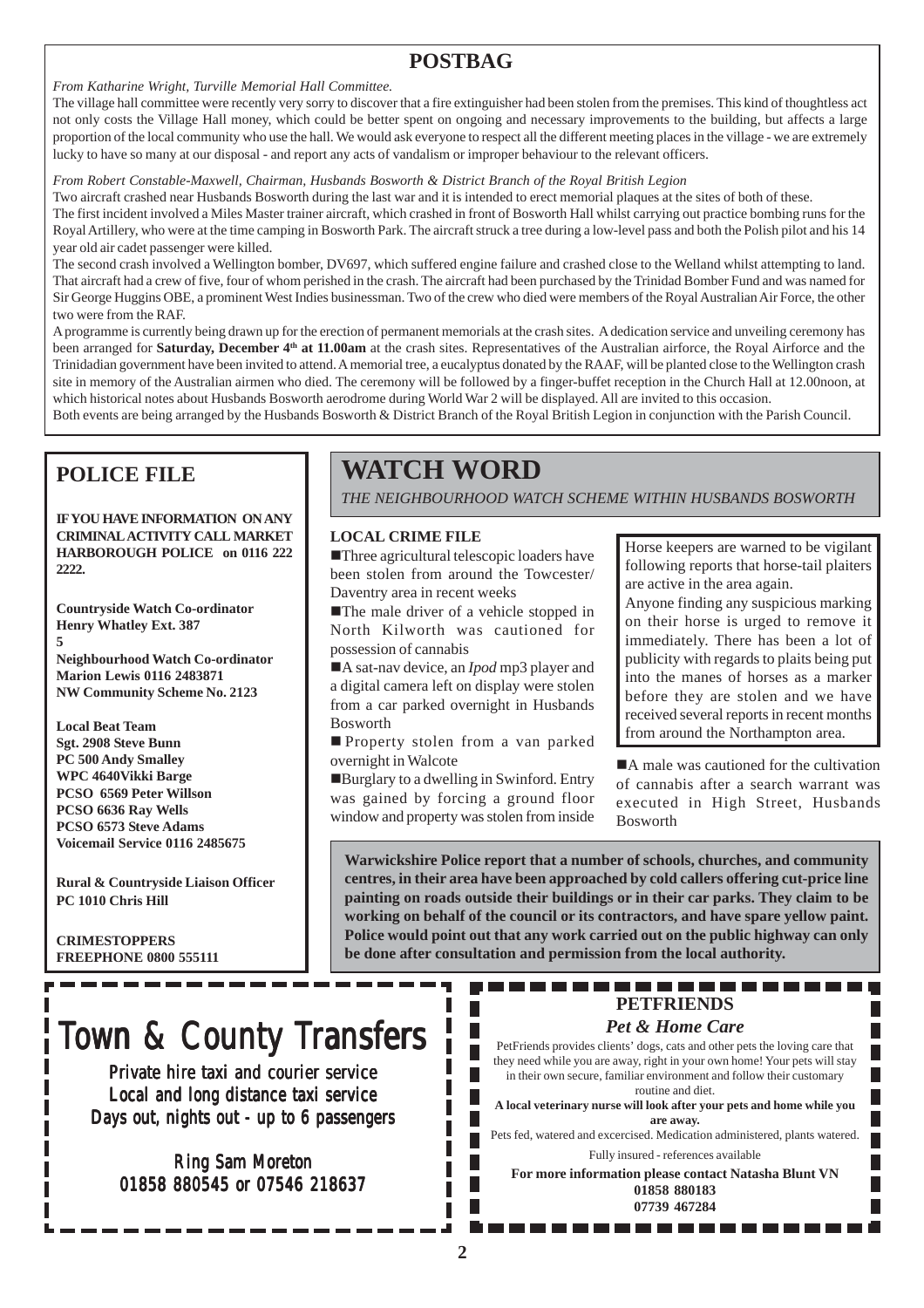# **BOSWORTH IN FOCUS**

*A ROUND-UP OF LOCAL NEWS*

#### **OSCAR NIGHT UPDATE**

The Oscar Night Committee is on the hunt for raffle and auction prizes. We already have some fabulous prizes but are desperate for more to make the evening a big success and raise as much money as possible for the Village Hall and School. Any items, from gifts to promises of services will be most gratefully received.

Prize donations can be delivered to Claire Kennedy, Croft Barn, Mowsley Road, Katharine Wright, 15 Hunters Close or Colleen Wood, The White Cottage, Honeypot Lane.

Get ready to boogie at the Oscar Night as a live band has been booked to play! They are *'Wedding Crashers'* and they regularly play at Jools Holland's bar, The Jam House in Birmingham, so it is set to be a fantastic evening.

*Dress Code is 'Hollywood Style Glamour', so dust off your ball gown or black tie if you have one. If you haven't, don't worry just get dressed up and come and have a fantastic evening!*

### **LOCAL NEWS IN BRIEF**

**Preparatory** work for Nuon Renewables' £20m project to build eleven 125m high wind turbines near **Swinford** is due to start before the end of the year. The scheme is expected to be completed by the end of 2012.

■Major roadworks are set to disrupt **Market Harborough** town centre and Coventry Road for the fourth time in 6 years next summer when Severn-Trent Water upgrade water supply pipes to Lubenham, Theddingworth and Husbands Bosworth.

!Work has begun on a £150,000 scheme to link **Foxton Locks** to the mains sewage system. Access via the bridle track from Foxton village has been closed whilst the work is carried out.

#### **CONKER CHAMPS**

Despite the rain the Conker Championship was well supported both by villagers and those from further afield.

Over 40 individuals and 13 teams took part in the contest.

Men's champion - James Buckland

Ladies - Christine Fernandes-Smith

Under 7s - Kane Wilson

8 to 12 years - Alex Garner

In the final of the team competition The Green Bashers lost in a gallant contest to the Fernie Lads & Lasses.

Well done to all those who entered! Total money raised was over £500, of which just over £100 has been donated to RNLI and the remainder to the Village Hall.

#### **CRAFT GROUP CRAFT FAYRE**

The Craft Group will be hosting a Craft Fayre at Husbands Bosworth Village Hall on Sunday, November  $21<sup>st</sup>$  from 11.00 a.m. to 4.00 p.m. Come and do your Christmas shopping from a wide variety of stalls including cards, knitwear, ceramics, cakes, wooden gifts, jewellery, lavender and many more.

To book stall-space or for more details please call Gail 880413 or Jennifer 880401. Refreshments will be available all day. Entry is free but donations will be welcomed. In aid of Breast Cancer Awareness and Village Hall funds.

#### **DIGI-BOX**

The East Midlands TV area changeover will start in August 2011. Leicestershire Trading Standards are urging viewers to consult approved dealers and installers before changing equipment in advance of the Digital TV change-over. Most existing TV sets can be simply converted to digital, and many homes will be eligible to be converted free of charge. Check that the dealer has the 'digital tick' logo. Call 08456 50 50 50 for more information about any aspect of the changeover. helping you go digital  $\vert \nabla \vert$ 

#### **GIFT FAIR**

Last chance to have a pre-Christmas clear out and grab a few bargains! There will be a Charity Table-top Sale and Gift Fair in Husbands Bosworth Village Hall on Sunday November 7<sup>th</sup> from 10.00am to 3.00pm. All proceeds to Honeybunnies Rabbit & Guinea Pig Rescue.

Stalls available at £6 each. So much more comfortable (and warmer) than a car boot!

### **\*\*\* Special guest appearance \*\*\***

**\*\*\* by two Honeybunny bunnies! \*\*\*** Teas, coffees, sandwiches and cakes available.

For more information or to book a stall please email: jennywilford@aol.com or call 01858 880405 / 07971 400128



**Vehicle servicing and MoTs Collection & delivery available Personal attention Call Chris on 01858 880580 or 07811 625027**

THE CURTAIN WORKSHOP

For expertly made curtains and soft furnishings **Curtains Blinds** Pelmets Tracks & poles Fabrics Fitting

Call Sandra on: 01455 556615 Customers own fabric welcome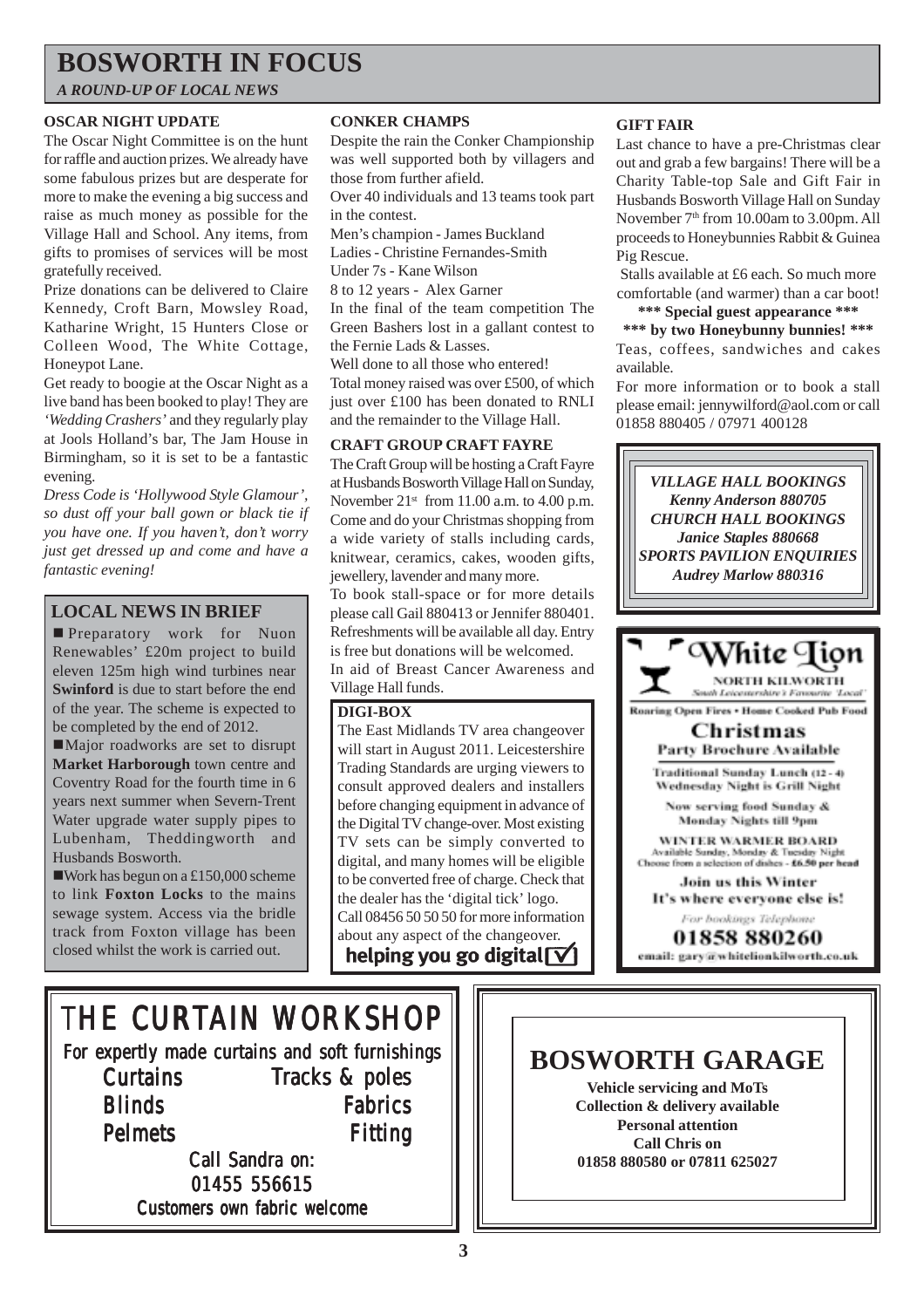# **SCHOOL REPORT** *HUSBANDS BOSWORTH C. of E. PRIMARY SCHOOL*

#### **FOBS NEWS**

FOBS 100 club winners for October: **1st £25 No. 11 Penny Arscott 2nd £12 No. 9 Lee & Colleen Wood** The 100 Club will be holding a Christmas Special prize draw in December, with 1<sup>st</sup> prize of £50 and 2nd prize of £25! If you would still like to join the 100 Club or would like more information please

The next *Bag 2 School* collection will take place on Saturday, November 6<sup>th</sup>. Clothing, bedding, soft toys, shoes, handbags - take the opportunity to have a clear-out before

**BAG 2 SCHOOL**

winter sets in! Look out for the distinctive blue bags... As usual, please put your filled bags out on your doorstep early on Saturday morning or deliver them to school by 8.30am on Monday, 8<sup>th</sup>.

#### **COMING SOON...**

contact Julie Dove on 881399.

**The Oxfordshire Theatre Company production of the traditional pantomime,** *Alice in Wonderland***, will be coming to Husbands Bosworth on Wednesday, December 15th at 5.30pm in the Village Hall. The production is staged as part of the Centre-Stage touring theatre initiative, which is in part sponsored by Husbands Bosworth Parish Council and the Arts Council. The show promises to be an entertaining and inspirational evening for all the family. Tickets will be on sale soon. Call the Box Office on 880910.**

**Tickets are £7 adults, £5 children (Family Ticket 2A + 2C = £22)**

#### **BYGONE BOSWORTH**

*The Historical Society's Periodical Journal*

The government has announced plans for a nationwide celebration for the Queen's Diamond Jubilee in 2012, including a Jubilee Weekend on June 2<sup>nd</sup> to 5<sup>th</sup>.

Queen Victoria held her Diamond Jubilee on June 20<sup>th</sup>, 1897. Isobel Pepperill has been delving in the Historical Society's *Bygone Bosworth* collection and has dug up some information on how Bosworth celebrated at that time.

The *Market Harboro' Advertiser* June 29<sup>th</sup> 1897 reported that in Bosworth "the church" bells rang out merry peals in honour of the event, while at Bosworth House the children of the village assembled in the gardens and played games. Each was presented with a cake and were to have had a Jubilee mug but these were delivered late and had to be distributed later."

Later in the week the focus of events turned to Bosworth Hall, by kind permission of Miss Turville. " At one o'clock Wigston Town Band paraded the village and residents flocked to the Park where a programme of sports was well carried out." Again the children dispersed, laden with cakes and buns! Later 350 villagers sat down to a meal "...in a large marquee which had been tastefully decorated by the Misses Caldecott."

The article concludes with: "Bosworth, which at one time seemed likely to have no festivities, may congratulate itself on a most successful celebration."

In November of the Jubilee Year the villagers planted an English Oak on The Green opposite the Turville Memorial Hall. Each of the children from the village school added a spadeful of earth to the planting, after which the National Anthem was sung.

#### **All Saints Parochial Church Council** Contact: Brian Smith 880225 **Art Workshop** Contact: Ann Saxton 880971 **Badminton Club** Contact: Lorrie Forman 880281

**ACTIVITY GROUPS 2010**

**Beaver Scout Troop** Contact: Andrew Lambert 880922 **Bosworth Belles** Contact: Linda Lawton 880503 **Conservative Association** Contact: Robert Maxwell 880361

**Craft Group** Contact: Gail Wilmot 880413 **Handbell Ringers** Contact: David Staples 880668 **Historical Society** Contact: Heather O'Connor 880165 **Husbands Bosworth Rainbows Group** Contact: 881757 or 881442 **1st Kilworth Scouts/Beaver unit** Contact: Andrew Lambert 880922 **Lutterworth African Drumming Group** Contact: Ralph Horton 880526 **Playing Field Committee** Contact: Jennifer Rogers 880401 **Royal British Legion** Contact: Robert Maxwell 880361 **Short Mat Bowls** Contact: Frank Thorp 880003 **Tennis Club** Contact: Jennifer Rogers 880401 **Tower Bell Ringers**

Contact: Geoff Armitage 880066 **Welford Bridge Club** Contact: Kate Hancock 880205

# **Computers**

**Built, upgraded & repaired**

**Call 01858 880015 or 07834 949937**

**Email:** kgbcomputing@hotmail.com

**Get in contact today for free advice**

*Microsoft Certified Professional*



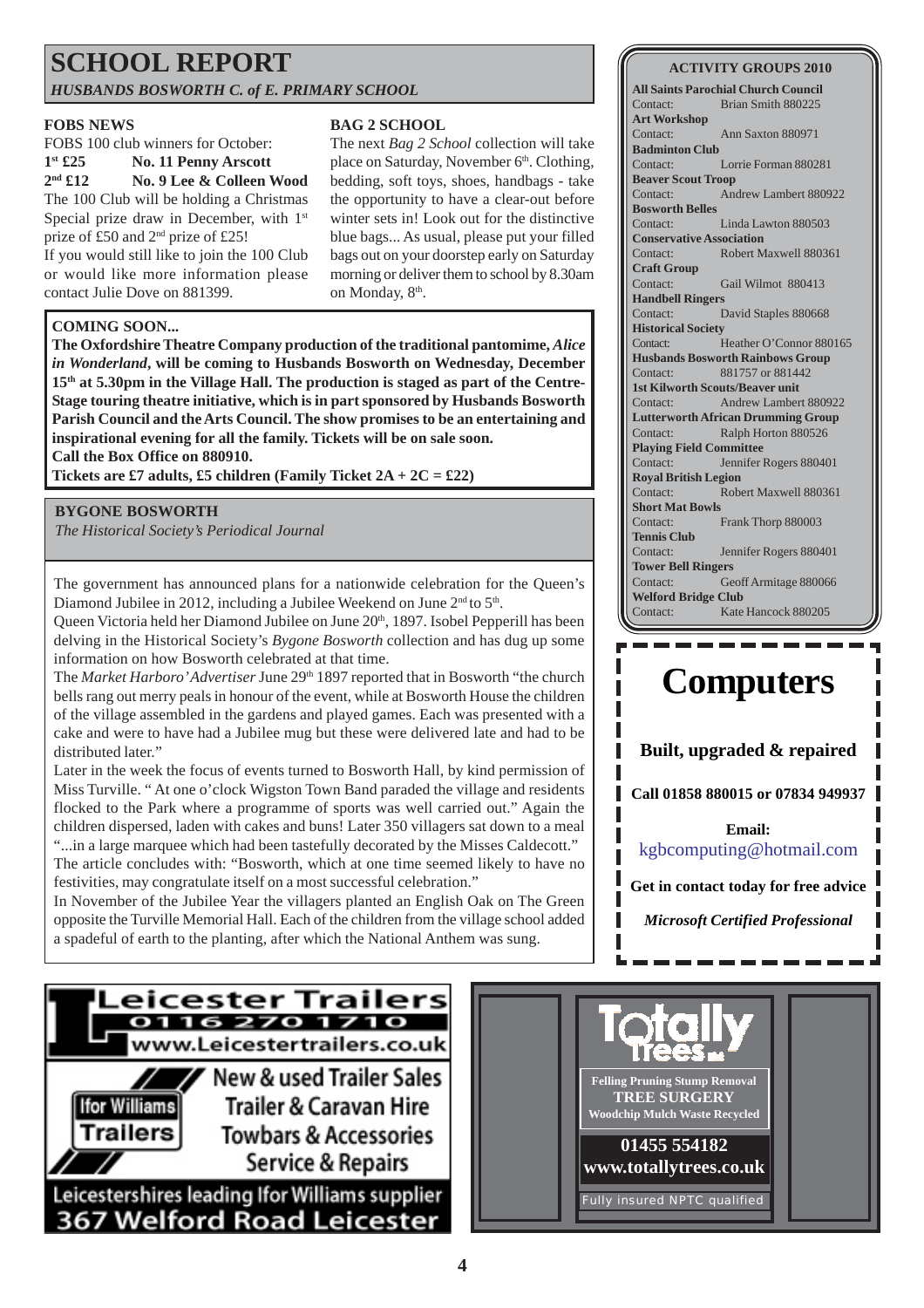**Armitage Bed & Breakfast** Contact: Janet Armitage 880066 **GD Armitage Clock & Belfry Work** New installation, maintenance & repair Contact: Geoff Armitage 880066 **Angela Morgan** Acupuncture, crystal healing, healing workshops Contact: Angie 01455 559975 **Aron Begley** Electrical installation & maintenance Contact: 440196 or 07595363407 **Begley Plumbing & Heating** Plumbing & heating engineer. Contact: Frank Begley 880541 **Chris Begley Building Ltd.** NHBC Registered building contractor Contact: Chris 07748 184659 **Gordon Begley** Building & roofing contractor. Contact: Gordon Begley 880028 **Peter Begley** Building contractors, flat roofing Contact: Peter Begley 880517 **Gary Bennett** Painter & decorator Contact: Gary Bennett 880285 **Cook in Kilworth** Cookery school on your doorstep Contact: Tina Morley 575832 **Croft Farm Bed & Breakfast** AA 4\*\*\*\* accommodation Contact: Jane Smith 880679 **Rob Dargue Carpentry** General carpentry & woodwork Contact: Rob Dargue 07834 872205 **Honeypot Pre-School** Contact: Denise Brant 07805 926872 **Honeypot Lane Bed & Breakfast** Contact: Carolyn Goffe 880836 **Husbands Bosworth Surgery** Contact: Ian Watson 880522 **Languard Ltd.** Weed control, fumigation and thermal insulation. Contact: Will Kay 880898 **Joseph Morris Butchers** High class family butchers Contact: David Morris 575210 **Mike Price Heating Engineer** Oil-fired boiler servicing & repair Contact: Mike Price 880902 **Paul Bolton School of Motoring** Expert driving instruction Contact: Paul Bolton 880115 **Totally Trees Ltd.** Tree surgery and stump grinding Contact: Jacqui Mitchell 01455 554182 **Wharf House Kennels** Kennel and cattery services Contact: Kim McGuigan 880905 **Woodpecker Tree Surgery** All aspects of tree surgery undertaken Contact: Chris Wright 880183

# **TRADE DIRECTORY 2010 ACTIVITY GROUPS**

#### **HISTORICAL SOCIETY**

The next meeting of the Historical Society will be on Wednesday, November 3rd when Fiona Ure, Assistant Curator at Snibston Discovery Park will talk about the history and development of cooking. Fiona has regaled us with a feast historical anecdotes in the past and *"First Catch Your Hare"* promises to be an illuminating and humorous talk. The meeting is at 7.30pm in the Church Hall, Honeypot Lane.

All welcome - £2.50 door fee for nonmembers.

*The December meeting will be the Quiz & Buffet Supper Evening on Wednesday, December 1st. As usual the quiz will be set by last year's winning team. Members are asked to 'bring and share' for the buffet table.*

#### **PLAYING FIELD COMMITTEE**

At the recent meeting of the Playing Field Committee members heard that work to cut back the roadside hedge and improve car parking was in hand. Lafarge Aggregates had agreed to supply gravel to 'top up' the car park surfacing.

Funding has been secured from Hollowell Steam Fair, which it was proposed could be used towards the cost of a CCTV security system to overlook the pavilion and tennis courts. Further information on costs and options was being sought.

The committee voiced concerns regarding the state of the pavilion following the Conker Championships.

#### **GRANT SUCCESS**

**NHBC** 

The Turville Memorial Hall Committee is delighted to have been granted a Biffa Award of £5,000 towards the cost of replacing the windows in the village hall.

The grant has enabled all the remaining windows to be replaced by new double glazed units, which should help to save energy, keep the warmth in and make a real difference to hall users' comfort this winter!

T.

 $\overline{\mathcal{A}}$ 

#### **VILLAGE LUNCHEON**

The next village luncheon meeting will be on Thursday, November 25<sup>th</sup>. Diners are asked to meet in the bar at Kilworth Springs Golf Club at 12.30pm. The cost of the twocourse meal is £7.50 per person, to include coffee. Please call Janice on 880668 at least 48 hours beforehand to book your place or to arrange transport.

#### **DANCE OFF!**

Good Luck to the dancers who have qualified to dance in the national final of the Medallist of the Year competition on November 27<sup>th</sup> and 28<sup>th</sup> at the Tower Ballroom, Blackpool.

Entrants from Bosworth's Glenn and Nikki Ballroom and Latin School of Dance include Rachel Day (aged10) Rebecca Day (aged 15) and Tricia Day and Marcia Blagg (adults). Bosworth entrants have beaten off in qualifying heats in Berkhampsted, Bracknell, Wakefield and Cambridge.

#### **AIR AMBULANCE COFFEE**

There will be a Coffee Morning at the Village Hall in aid of the Air Ambulance on Saturday, November 27<sup>th</sup> from 10.30am to 2.00pm. Cakes, Bric-a-Brac Stall and Raffle.

### **PAVILION QUIZ**

**General Knowledge Quiz and Fish & Chip Supper Friday, November 19th Village Hall Prompt start 7.30pm Individual entries £7.50 each Tables of 4 - £30** *Bring your own drink and glasses* **Tickets from: Frank Begley 880514 or Jennifer Rogers 880401.**



RUILDING SERVICES LTD 27 years

> Complete building service Specialist in new build Quality renovations & Extensions

**Tel/Fax 01858 463900 Email: pcbuildserv@btinternet.com**

Walton Grange, Bosworth Road Walton, Lutterworth, Leics LE17 5RW **WOODPECKER TREE SURGERY**

. . . . . . . . .

. . . . . . . .

All aspects of tree-work undertaken from dismantling large roadside trees to pruning and reshaping small garden trees. We also offer a stump grinding service. Professionally qualified and insured. **For free quotation and advice call Chris on: 01858 880818 www.woodpeckertrees.com**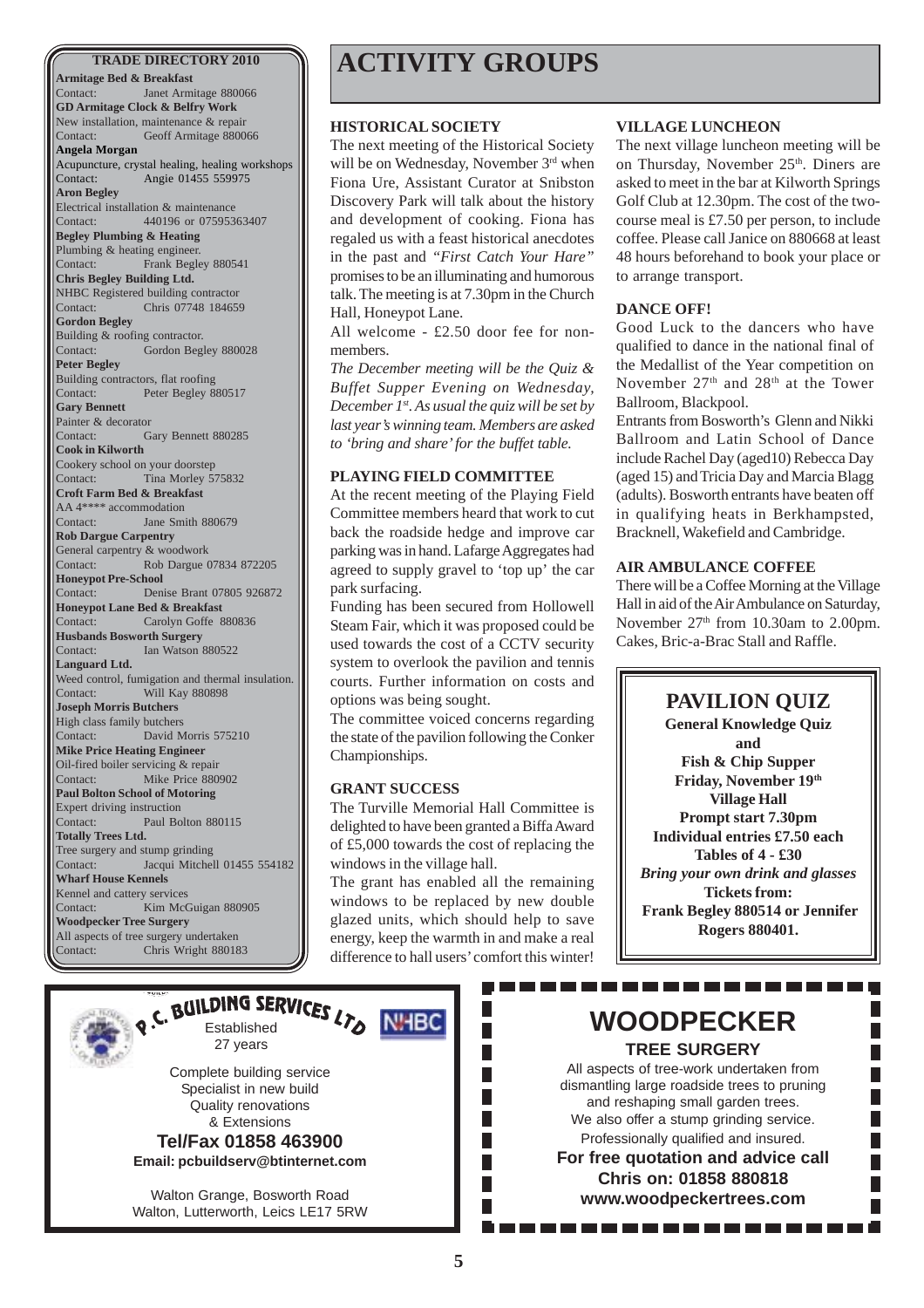# **PARISH COUNCIL NEWS LOCAL OFFICERS**

### **Report of the Parish Council meeting held on Tuesday, Sept. 7th 2010.**

#### *Five Council members were present. Apologies received from Heather O'Connor and District Councillor Brian Smith.*

#### **Matters arising from the Minutes of the Previous Meeting**

•Council discussed the proposal to install a surfaced pathway to the skatepark. One quote was still to be received.

•Queries were raised as to why the High Street litter bin had not been installed. Clerk was asked to chase this up.

•The proposed part-night lighting scheme was discussed. It was agreed to monitor the situation once the scheme was established and flag up any problems if they arose.

•The criteria for signing up to the SmartWater scheme by residents living on Butt Lane had enabled a SmartWater area sign to be erected. Council members questioned if other areas qualified.

•The condition of the Butt Lane traffic mirror was discussed. Although Council could not install a new one it was agreed to seek prices for a replacement to be installed by residents. •Parking problems continue in Butt Lane. Residents may consider putting out cones at problem times to deter casual parking.

#### **Cemetery**

•It was agreed to accept a quote by BTCV for work to the overgrown yew trees.

•An offer to clean and palletise old wall bricks ready for further wall repairs was accepted. **Playing Field**

•It was agreed to carry out remedial work highlighted by the recent RoSPA report on the Play Area equipment.

•Debris from the burnt out car in the Play Area carpark would be raked up.

#### **Allotments**

•A request for a green bin for the allotments was felt unnecessary.

#### **Traffic Issues**

•Council still awaiting confirmation of structural survey of sites for the Speed Indicator Device. Funding for the device has been requested.

#### **Rural Housing Scheme**

•An ecological assessment and desk-top survey has been carried out. No further information has been received.

#### **Any Other Business**

•A quantity of spring bulbs have been purchased for planting on the roadside verges. Clerk to organise work parties to plant them in due course.

•Council briefly discussed a project instigated by the local branch of the Royal British Legion to erect a permanent memorial to the crew of a bomber that crashed on Bosworth Park during WW2. Parish Council participation had been requested.

•The parish strimmer has been serviced.

---------

•Council heard that the Conker Championships had raised approximately £500.

•The poor state of the Highcroft field footpath and Dag Lane was brought to the attention of Council. Clerk to contact Highways about the matter.

#### **Next meeting**

Ė

*The next meeting of the Parish Council will be on Tuesday, November 2nd at 7.30pm in the Committee Room of the Village Hall.*

# COMPLETE CAR CARE

Accident repair specialist Bodywork, dent, scratch and stone-chip repair Servicing, alloy refurbishment, welding MoT repair Valeting, full body polish Parking sensors, handling kits, etc. fitted Call Ben on 07710 024070 Based at Unit 2, Pebble Hall Farm between Husbands Bosworth and Theddingworth

...............

#### **Husbands Bosworth Parish Council: Councillors**

William Fletcher 880910(Chair) Melvyn Forman 880281 Geoffrey Armitage 880066 Patricia Day 880748 Heather O'Connor 880165 Susan Fisher 880026

#### **Parish Clerk**

Jackie Fletcher, 13 School Lane, H.B. LE17 6JU Tel: 880910

#### **District Councillor**

Brian Smith 10 Butt Lane, H.B. LE17 6LN Tel: 880021 E-mail: b.smith@harborough.gov.uk

#### **County Councillor**

Graham Hart Lilac Cottage Willoughby Waterleys Leicester LE8 6UF Tel: 01162 478600 E-mail: graham.hart@leics.gov.uk

# **RAVEN FRAMING**

*Do you have a painting, certificate, drawing or similar that you would like mounting and framing? Choice of frame mouldings and mountboards available, or 'specials' can be ordered. Call Nick Raven on 880824 for a quote.*

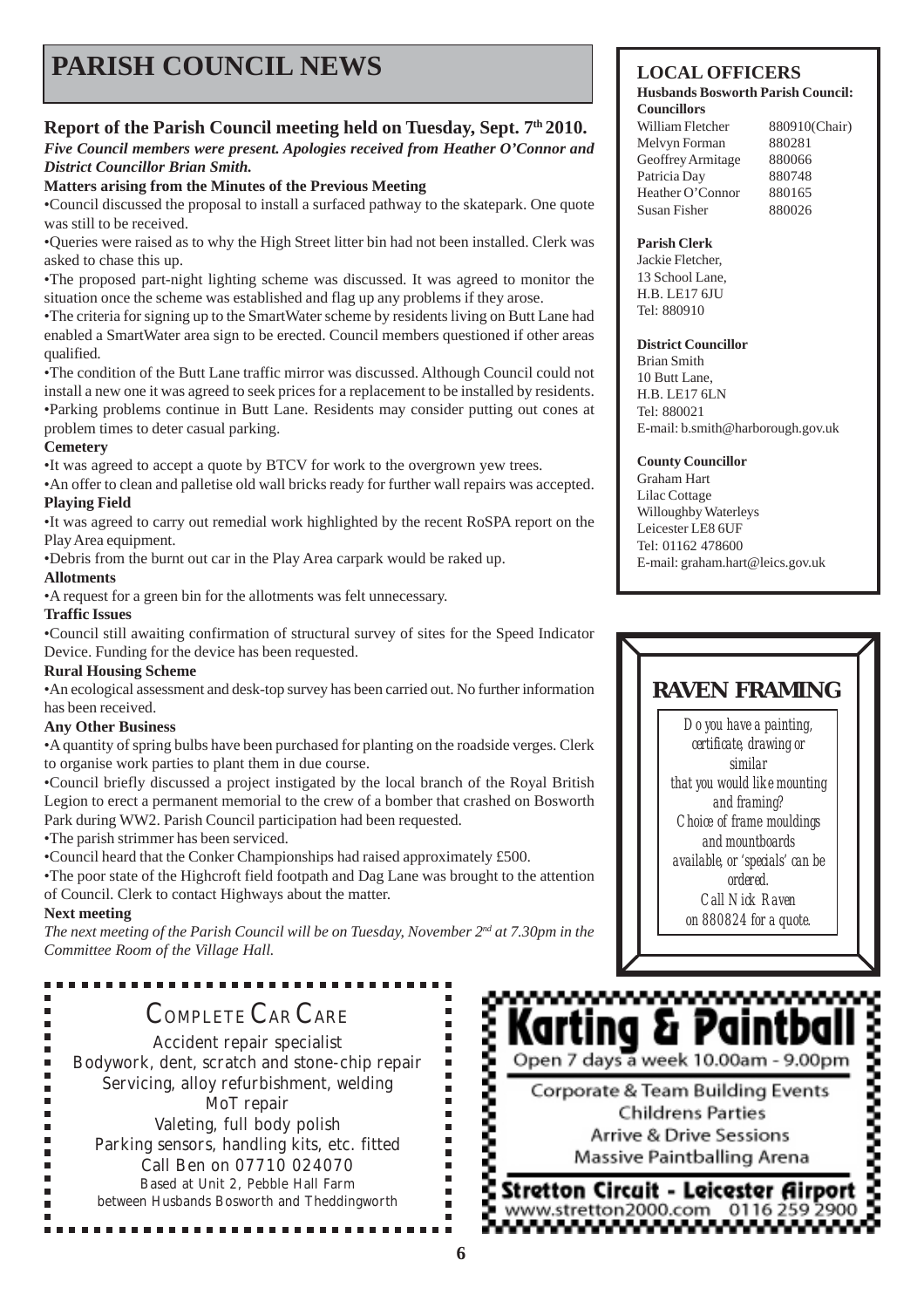# **CHURCH NEWS**

*All Saints Parish Church, Methodist Chapel & St. Mary's Roman Catholic Church*



The Remembrance Day Service will take place at All Saints Church, Husbands Bosworth on Sunday, November 14<sup>th</sup>. As usual, the service will

commence with the Parade of Colours to the War Memorial at 10.45am followed by the Act of Remembrance at 11.00am.

#### **ART& FLOWER EXHIBITION**

Thank you to everyone who supported the Art & Flower Exhibition over the weekend of October  $8<sup>th</sup>$ ,  $9<sup>th</sup>$  and  $10<sup>th</sup>$  in All Saints Church. We had over 150 pictures (mostly for sale), many lovely flower exhibits, refreshments and many helpers!

Many thanks to everyone who came, bought and helped. We raised £1,325 towards the refurbishment of the Church Hall.

#### **CHRISTMAS FESTIVAL WEEKEND**

All Saints Church will be hosting the Christmas Festival on Saturday, November  $27<sup>th</sup>$  and Sunday  $28<sup>th</sup>$  from 10.00am to 5.00pm. There will be lots of festive decorations, illuminated trees, excellent refreshments and some competitions to take part in. Admission is £2.50 per person with accompanied children under 12 free.

**\*\*\*\*\*\*\*\*\*\*\*\*\*\***

On Saturday 27<sup>th</sup> All Saints Church will be the venue for a grand concert of village talent. Tickets are £5.00 per person to include a glass of mulled wine and a mince pie (children under 12 free). Everyone is invited to come along and join us for a wonderful evening of entertainment and support local talented people. The concert starts at 7.30pm.

#### **\*\*\*\*\*\*\*\*\*\*\*\*\*\***

On Sunday  $28<sup>th</sup>$  at 5.00pm there will be an Advent Service in church to celebrate the start of Advent, give thanks for the festival, enjoy readings and poems and sing advent hymns and carols. Everyone is welcome.

### NORTH KILWORTH WHARF BOAT SERVICES

Station Road, North Kilworth Lutterworth LE17 6JB *Stockists of Calorgas, household fuels & red diesel Local delivery Dayboat hire* Call John & Jane Pugh

Tel: 01858 881723

Mobile: 07967 087290

#### **FESTIVE SERVICES**



There will be a Christingle Service in aid of The Children's Society on Sunday, December  $12<sup>th</sup>$  at 11.00am at All Saints, Husbands Bosworth.

*ALSO!* Come and join All Saints

Carol Service on Sunday, December 19<sup>th</sup> at 6.00pm and our Crib Service at 5.00pm on December 24<sup>th</sup>.



#### **ALL SAINTS FLOWER ROTA Altar:**

*Nov 7, 14 - Di Jones Nov 28 - Heather O'Connor*

#### **Children's Corner:**

*Nov 7, 14 - Ann Saxton Nov 28 - Heather O'Connor* Call Heather O'Connor on 880165 if you would like to join the Flower Rota

#### **STRIDING OUT...**

Margaret Scurrah would like to thank everyone who sponsored her for the historic Churches Ride & Stride in September. Margaret raised £130.

#### **...AND BIKING OUT!**

Mike Price and Lorrie Forman would like to thank everyone who sponsored them for the Historic Churches Bike Ride. They raised a total of £205, of which half goes to All Saints Church.

#### **METHODIST CHURCH Coffee Morning**

Wednesday, November 17<sup>th</sup> 10.00am-12.00noon at the home of Lloyd Jones, 12 Butt Lane. Visitors always welcome.

# **TCHURCH SERVICES T**

#### **NOVEMBER**

#### **Hexagon Benefice**

- **7 8.00am Mowsley (Communion) 9.30am H. Bosworth (Communion) 9.30am Shearsby 11.00am Thedd. (Communion) 11.00am Bruntingthorpe 6.00pm Arnesby (Communion)**
- **14 10.45am Remembrance HB**
- **21 11.00am Benefice Service at Mowsley (Communion)**

**28 8.00am H. Bosworth (Communion) 9.30am B'thorpe (Communion) 9.30am Shearsby 11.00am Arnesby (Communion) 5.00pm Advent Service H Bos 6.00pm Mowsley**

*Short Communion every Wed. at 9.15am* **Churchwardens:**

**Brian Smith 880021 Lorrie Forman 880281**

**Curate: Rev. Andrew Rhoades 460150 Rural Dean: Rev. Ken Baker 01788 860409**

# **Methodist Church**

- **7 Rev. Brian Kennard (Communion)**
- **14 Mr Roger Stephenson**
- **21 Mrs Kathy Morrison**
- **28 Mr John Pearse**

**Services every Sunday 6.30pm. All Welcome**

**Contacts: Rev. Brian Kennard 462889 Senior Church Steward: Mr. A Lloyd Jones 880343**

# **St Mary's Roman Catholic Church**

**Services every Sunday 8.30am.**

**Contact: Robert Constable-Maxwell 880361 Father Owen O'Neil 462359**